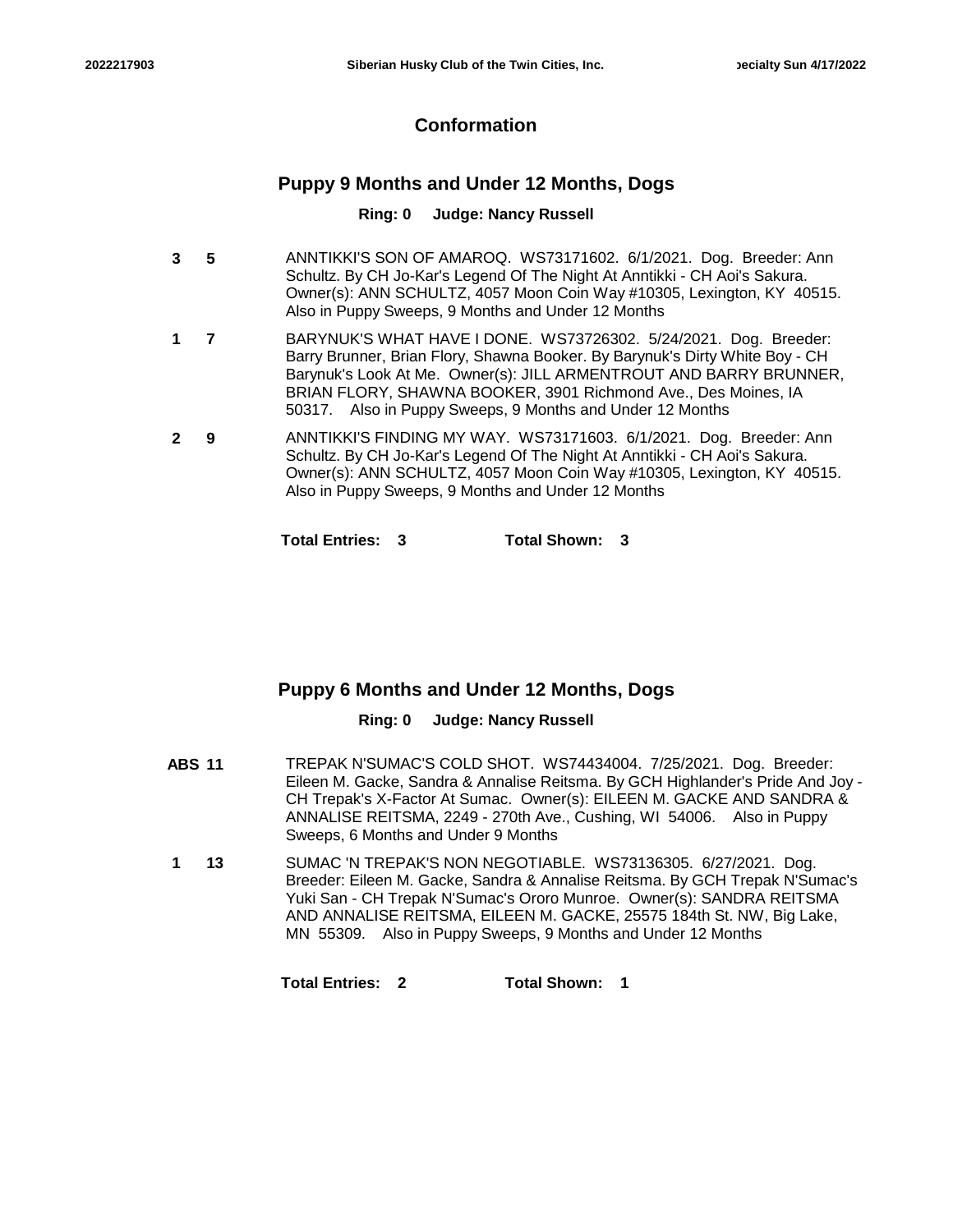## **Twelve-to-Eighteen Months, Dogs**

#### **Ring: 0 Judge: Nancy Russell**

**15** LIBERTY'S LAST MAN STANDING. WS71228601. 12/11/2020. Dog. Breeder: Kenedi Wrezzes & Bonnie Schaeffel. By CH Liberty's Pied Piper - Liberty's Ain't Miss Bee Haven. Owner(s): AMBER HAMILTON AND BONNIE SCHAEFFEL, 11247 195th Street, Little Falls, MN 56345. **1**

**Total Entries: 1 Total Shown: 1**

## **Bred-by-Exhibitor, Dogs**

|            | 3            | 17 | TREPAK N'SUMAC'S YAMI KORI. WS69292303. 7/5/2020. Dog. Breeder: Eileen<br>M. Gacke, Sandra & Annalise Reitsma. By GCH CH Trepak N'Sumac's Yuki San -<br>CH Trepak's X-Factor At Sumac. Owner(s): EILEEN M. GACKE AND SANDRA &<br>ANNALISE REITSMA, 2249 - 270th Ave., Cushing, WI 54006.                                                                                                                                |
|------------|--------------|----|-------------------------------------------------------------------------------------------------------------------------------------------------------------------------------------------------------------------------------------------------------------------------------------------------------------------------------------------------------------------------------------------------------------------------|
|            |              | 19 | SUMAC 'N TREPAK'S KNICK KNACK 'O BRINIC. WS66051901. 7/22/2019.<br>Dog. Breeder: Sandra Reitsma & Annalise Reitsma & Eileen Gacke & Briana<br>Klecker. By CH Topaz Rubicon - Trepak N'Sumac's Yasmina. Owner(s): SANDRA<br>REITSMA AND ANNALISE REITSMA & EILEEN GACKE, 25575 184th St. NW, Big<br>Lake, MN 55309.                                                                                                      |
| <b>RWD</b> | 1            | 21 | LIBERTY'S GOOD OLE COUNTRY BOY. WS72808501. 5/12/2021. Dog.<br>Breeder: Tricia Lynne Campbell & Kenedi Wrezzes. By Liberty's Country Boy of<br>KPM - Larush. Owner(s): KENEDI WREZZES, P.O. Box 502, Amery, WI 54001.                                                                                                                                                                                                   |
|            | $\mathbf{2}$ | 23 | NIKOSHA'S EUMOLPUS DCAT RATN. WS62944701. 9/27/2018. Dog. Breeder:<br>Brenda Hinkemeyer, Eileen M. Gacke, Sandra Reitsma, Annalise Reitsma. By CH<br>Topaz Shadow Hunter - CH Trepak N' Sumac's Chione's Cold Year RATM CZ8G<br>BCAT. Owner(s): BRENDA HINKEMEYER AND SANDRA REITSMA, EILEEN M.<br>GACKE, ANNALISE REITSMA, 9841 - 58th Ave., Clear Lake, MN 55319. Also in<br>Special Class II, Parade of Titleholders |
|            | 4            | 25 | LIBERTY'S LIVIN ON THE EDGE. WS68407601. 4/3/2020. Dog. Breeder: Amber<br>Hamilton. By Liberty's Catchin' The Red Eye - Freedom's Super Nova. Owner(s):<br>AMBER HAMILTON, 11247 195th Street, Little Falls, MN 56345.                                                                                                                                                                                                  |
|            |              |    | <b>Total Entries:</b><br><b>Total Shown:</b><br>5<br>-5                                                                                                                                                                                                                                                                                                                                                                 |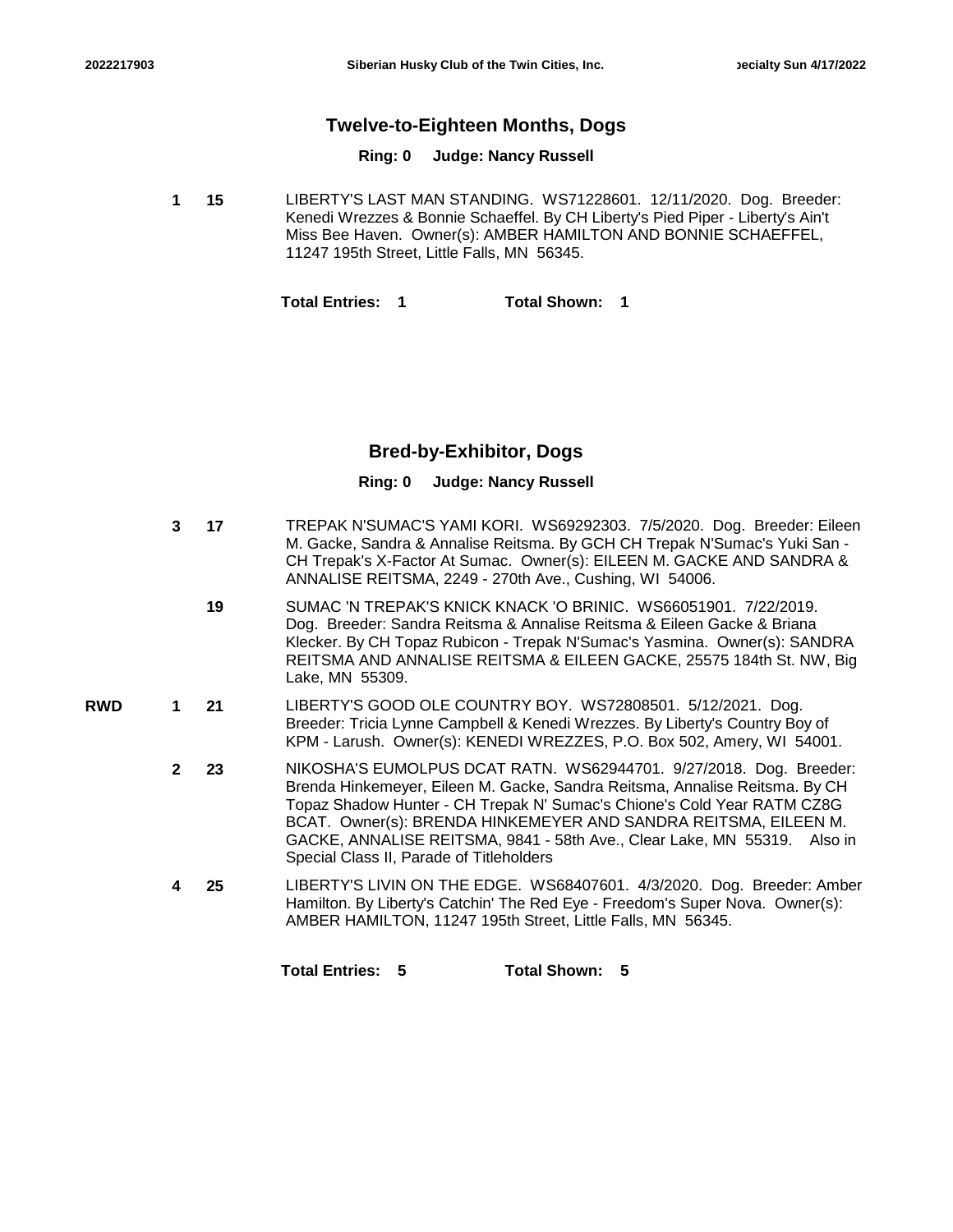# **Open, Dogs**

### **Ring: 0 Judge: Nancy Russell**

|  | $2 \overline{27}$ | LIBERTY'S MARK ETERNITY DOWN WITH ME. WS67786804. 1/13/2020. Dog.<br>Breeder: Kenedi Wrezzes & Bonnie Schaeffel. By Liberty's On The Road Again -<br>Liberty's Red Moon Rising. Owner(s): MEAGAN DAHL, E7883 770th Ave., Colfax,<br>WI 54730. |
|--|-------------------|-----------------------------------------------------------------------------------------------------------------------------------------------------------------------------------------------------------------------------------------------|
|  | 1 31              | CORIZMA N WINDRUNR'S MAN OF COLOURS. WS61898901. 2/25/2018. Dog.                                                                                                                                                                              |

**31** CORIZMA N WINDRUNR'S MAN OF COLOURS. WS61898901. 2/25/2018. Dog. Breeder: Jean Busaglia-Yurkewicz. By Corizma's Wreaking Havoc - CH Corizma's Never Lose Hope. Owner(s): RONALD SWIATKOWSKI AND J. BUSAGLIA, LEE SWIATKOWSKI, 4914 S. LaCrosse Avenue, Chicago, IL 60638. **WD 1**

| Total Entries: 2 | Total Shown: | - 2 |
|------------------|--------------|-----|
|------------------|--------------|-----|

| <b>Winners Dog</b>  | <b>Reserve Winners Dog</b> | 21 |
|---------------------|----------------------------|----|
| # of Dogs Competing | <b>Points</b>              |    |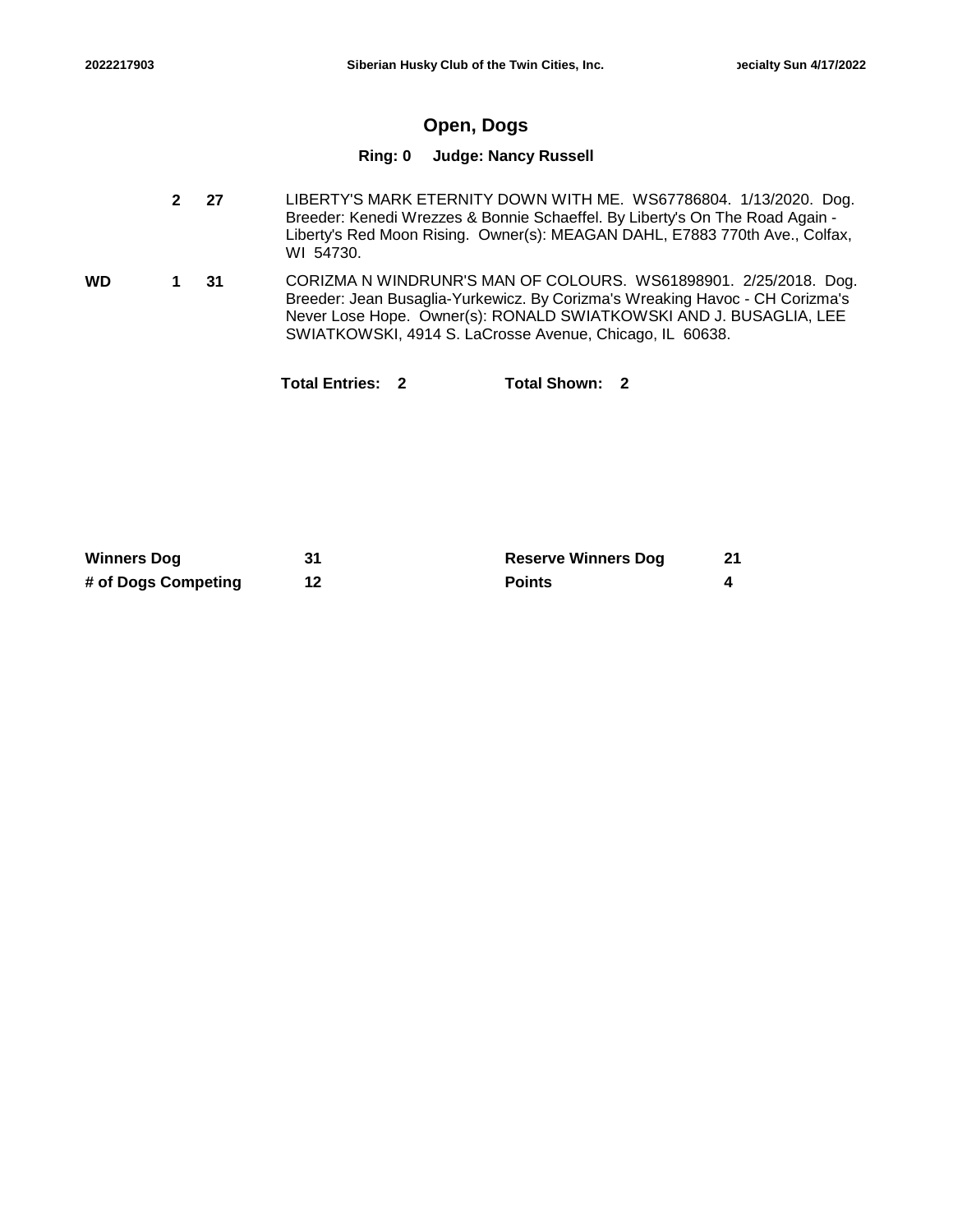## **Puppy 6 Months and Under 9 Months, Bitches**

**Ring: 0 Judge: Nancy Russell**

**ABS 6** TRICIA'S GODDESS OF THE HUNT. WS73591001. 8/1/2021. Bitch. Breeder: Tricia Campbell. By Liberty's Moves Like Jagger - Tricia's Goddess of Love. Owner(s): TRICIA LYNNE CAMPBELL, 208 N 5th St., Le Sueur, MN 56058.

**Total Entries: 1 Total Shown: 0**

## **Puppy 9 Months and Under 12 Months, Bitches**

### **Ring: 0 Judge: Nancy Russell**

**8** TRICIA'S KEEPING AMERICA GREAT. WS72808502. 5/12/2021. Bitch. Breeder: Tricia Lynne Campbell & Kenedi Wrezzes. By Liberty's Country Boy of KPM - Larush. Owner(s): TRICIA LYNNE CAMPBELL, 208 N 5th St., Le Sueur, MN 56058. **1**

**Total Entries: 1 Total Shown: 1**

## **Puppy 6 Months and Under 12 Months, Bitches**

### **Ring: 0 Judge: Nancy Russell**

**10** TREPAK N'SUMAC'S PERFECT STORM. WS73136303. 6/27/2021. Bitch. Breeder: Eileen M. Gacke, Sandra & Annalise Reitsma. By GCH Trepak N'Sumac's Yuki San - CH Trepak N'Sumac's Ororo Munroe. Owner(s): EILEEN M. GACKE AND SANDRA & ANNALISE REITSMA, 2249 - 270th Ave., Cushing, WI 54006. Also in Special Class II, Puppy Sweeps, 9 Months and Under 12 Months **1**

**Total Entries: 1 Total Shown: 1**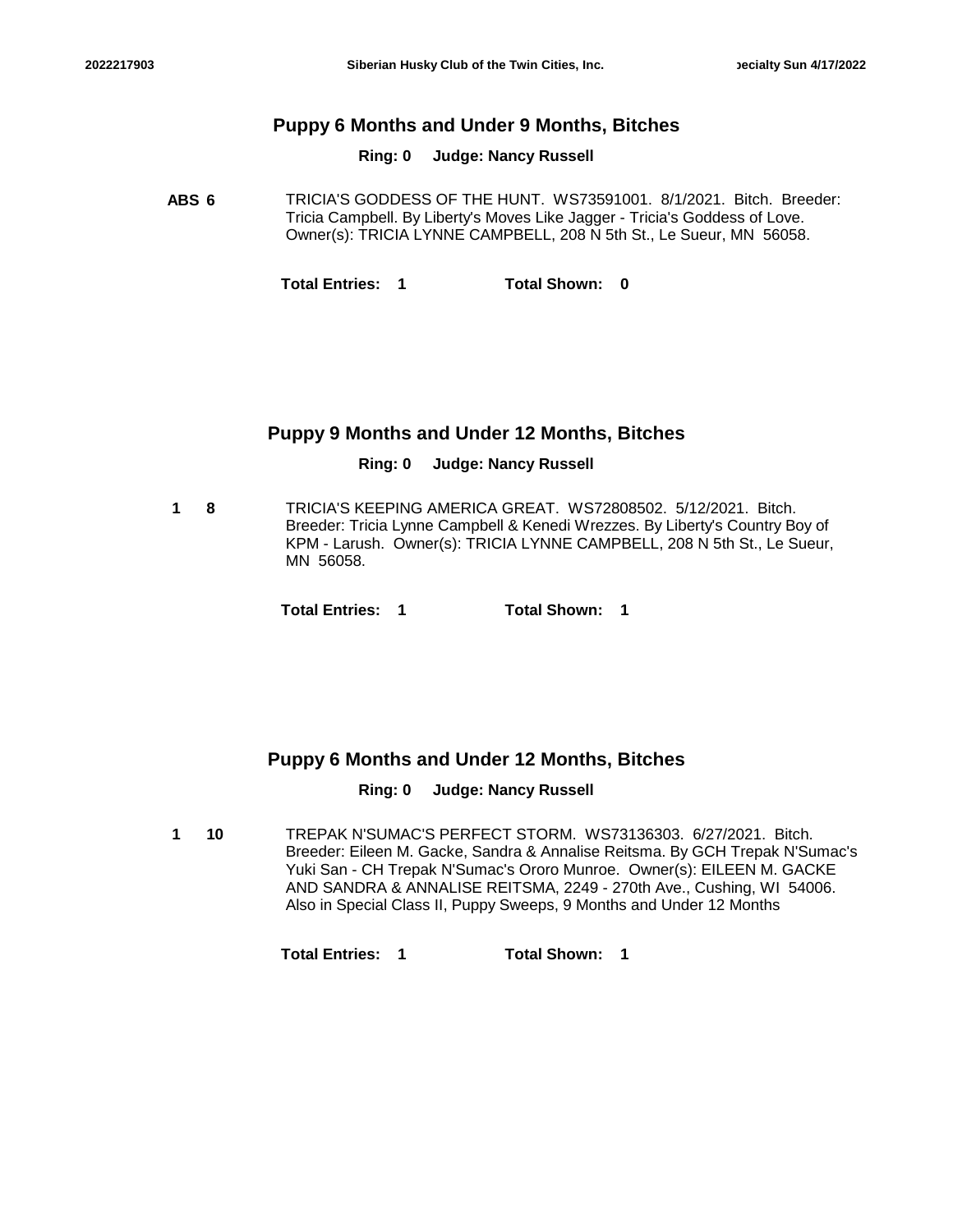## **Twelve-to-Eighteen Months, Bitches**

### **Ring: 0 Judge: Nancy Russell**

- **12** ECHOING WIND'S SHE SHOOTS SHE SCORES. WS70440001. 10/20/2020. Bitch. Breeder: Charity Reger, Robin Malchow, Julie Lamonska. By GCH Kansa Something To Be Proud Of BCAT - Echoing Wind's Shake Your Tailfeather. Owner(s): CHARITY REGER AND ROBIN MALCHOW, JULIE LAMONSKA, 3724 - 215th St., Randall, MN 56475. Also in Junior Sweeps, 12 months and Under 18 months **1**
- **14** MARLYTUK N HIGHLANDER'S DELLA ROSA. WS71732403. 1/18/2021. Bitch. Breeder: Anne & Brian Palmer & Anita Riley. By Marlytuk's For Pete's Sake SDX - GCH Highlander's Winds Of Change. Owner(s): ANITA RILEY AND JOHN LINNEHAN & CAROL NASH & ANNE PALMER, 2074 Waterford Rd., Mt. Washington, KY 40047. Also in Special Class II, Junior Sweeps, 12 months and Under 18 months **2**

**Total Entries: 2 Total Shown: 2**

## **Bred-by-Exhibitor, Bitches**

|         |              | 16 | AVADAR N'TREPAK'S QUINTESSENTIAL DESIGN. WS56765501. 2/24/2017.<br>Bitch. Breeder: Ana L. Genz & Eileen M. Gacke. By Am GCH/Can CH Trepak<br>N'AVADAR Quintessential Q - CH Snoebear's Coco Chanel BCAT. Owner(s): ANA<br>GENZ AND EILEEN M. GACKE, 5868 Kalland Ave. NE, Albertville, MN 55301.                                                                                                                               |
|---------|--------------|----|--------------------------------------------------------------------------------------------------------------------------------------------------------------------------------------------------------------------------------------------------------------------------------------------------------------------------------------------------------------------------------------------------------------------------------|
| WB. BOW | -1           | 18 | TREELINE'S SUCCESSION. WS69474205. 8/5/2020. Bitch. Breeder: Kevin &<br>Mara Snyder. By CH Treeline's The House That Rockne Built CGC - GCHB<br>Snoebear's Lady Fighting Irish At Treeline. Owner(s): MARA SNYDER AND KEVIN<br>SNYDER, 3588 N. Spruce Grouse Cir., Palmer, AK 99645.                                                                                                                                           |
| RWB     | $\mathbf{2}$ | 20 | KANSA YOU MAKE ME FEEL LIKE DANCING BCAT. WS59377001. 11/1/2017.<br>Bitch. Breeder: Julie Lamonska, JoAnn Brewer. By Sidra's Case Closed - GCH CH<br>Kansa Dancing With The Stars CAA BCAT. Owner(s): JULIE LAMONSKA AND<br>JOANN BREWER, W7202 Brown Rd., Fond du Lac, WI 54937. Also in Special<br>Class II                                                                                                                  |
|         | 3            | 22 | LODGEPOLE'S SUGAR POP ATT. WS61168702. 6/9/2018. Bitch. Breeder:<br>Carol & K.E. Preble & Sheryl Phelps. By GCHB CH Lodgepole's Flintlock CD PCD<br>BN RM2 RAE NA OAJ CGCA CGCU TKN ATT - GCH CH Lodgepole's Brown<br>Sugar RN CGCA CGCU ATT. Owner(s): CAROL PREBLE AND K.E. PREBLE,<br>SHERYL PHELPS, 19005 Harmony Rd., Marengo, IL 60152.                                                                                  |
|         | 4            | 24 | WINDRUNR'S MOONLIGHT SERENADE RI CGCA CGCU ATT. WS54686301.<br>6/20/2016. Bitch. Breeder: Carole A. Burns, Ronald J. Swiatkowski, Noah O.<br>Brown, Scott A. Burns. By GCH Trepak's Upside Down Under - GCHB Windrunr's<br>Sunrise Serenade CGCA, CGCU. Owner(s): CAROLE A. BURNS AND RONALD J.<br>SWIATKOWSKI, NOAH O. BROWN, CASSIDY A. BROWN, 3307 N. Kilbourn<br>Avenue, Chicago, IL 60641. Also in Parade of Titleholders |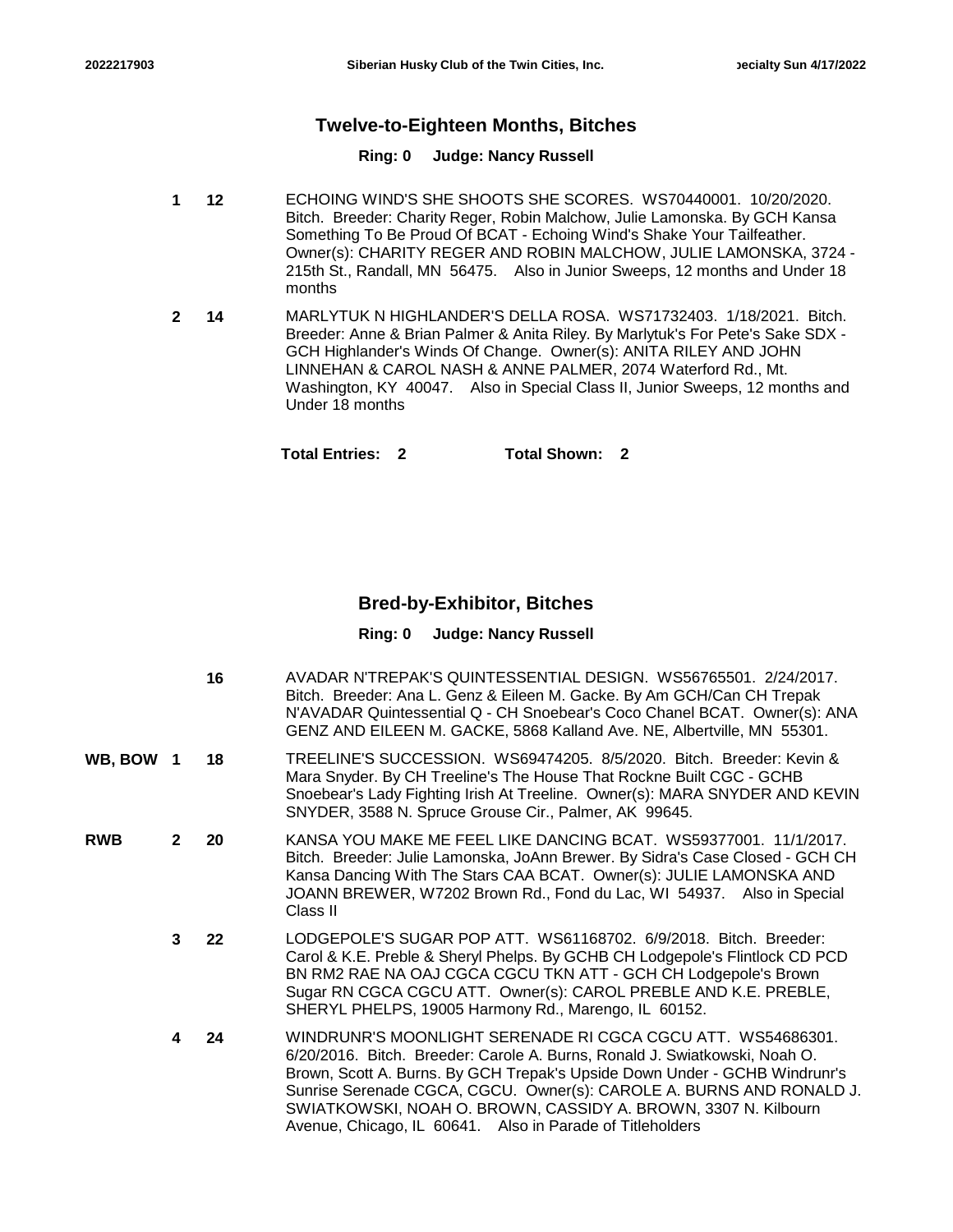- **ABS 26** ECHOING WIND KODIAK STAND BY ME VHMA CGC TKA. WS63994301. 12/9/2018. Bitch. Breeder: Robin Malchow, Charity Reger, Sandra Hudspeth. By CH Echoing Wind's All My Love To Kansa - CH Echoing Wind's Kick Start My Heart. Owner(s): SANDRA HUDSPETH AND CHARITY REGER, ROBIN MALCHOW, 1015 S. Belmont Ave., Ada, OK 74820. Also in Special Class II, Parade of Titleholders
	- **28** SUMAC 'N TREPAK'S JIBBER JABBER. WS63048701. 10/20/2018. Bitch. Breeder: Sandra Reitsma & Annalise Reitsma & Eileen Gacke. By CH Indigo's The Biltmore Estate - CH Trepak's X-Factor At Sumac. Owner(s): SANDRA REITSMA AND ANNALISE REITSMA, EILEEN M. GACKE, 25575 184th St. NW, Big Lake, MN 55309.

**Total Entries: 7 Total Shown: 6**

## **American-bred, Bitches**

### **Ring: 0 Judge: Nancy Russell**

**32** AOI'S GODDESS OF DEATH. WS72973504. 4/11/2021. Bitch. Breeder: Michelle Bigelow. By GCH CH Aoi's Kuro No Keiyakusha - Aoi's Hoshisora No Shita De Kaze No Zenko. Owner(s): BRIANA KLECKER AND MICHELLE BIGELOW, 35211 Evergreen Ave., North Branch, MN 55056. Also in Junior Sweeps, 12 months and Under 18 months **1**

**Total Entries: 1 Total Shown: 1**

# **Open, Bitches**

| 4 | 34 | SNOCRESTS RAY OF SUNSHINE @ FANTA C BN RN BCAT CGCA.<br>WS70268204. 8/21/2020. Bitch. Breeder: Shira Barkon, Mark Shveima, Edie<br>Weinstein. By CH Snocrest's Do You Believe In Magic - CH Snocrests Pure                                                          |
|---|----|---------------------------------------------------------------------------------------------------------------------------------------------------------------------------------------------------------------------------------------------------------------------|
|   |    | Adrenaline. Owner(s): JOANN R. BREWER AND SHIRA BARKON, 109 Fenzl Dr.,<br>Oshkosh, WI 54904.                                                                                                                                                                        |
|   | 36 | NIKALUK'S INDIAN JADE. WS53996805. 6/12/2016. Bitch. Breeder: Karla M.<br>Wall, Stephen A. Wall. By CH Playmor's Playboy Casanova - GCHS CH<br>Highlander's All That Glitters. Owner(s): EDWARD HEINEMAN AND KARLA<br>WALL, 764 W. 31st Street, Hastings, MN 55033. |
|   | 38 | LARUSH. WS65913902. 12/29/2018. Bitch. Breeder: Olena Mykytenko. By<br>Champagne Diamond Billy - Creme Brulee Crystal Of Victory. Owner(s): TRICIA<br>LYNNE CAMPBELL, 208 N 5th St., Le Sueur, MN 56058.                                                            |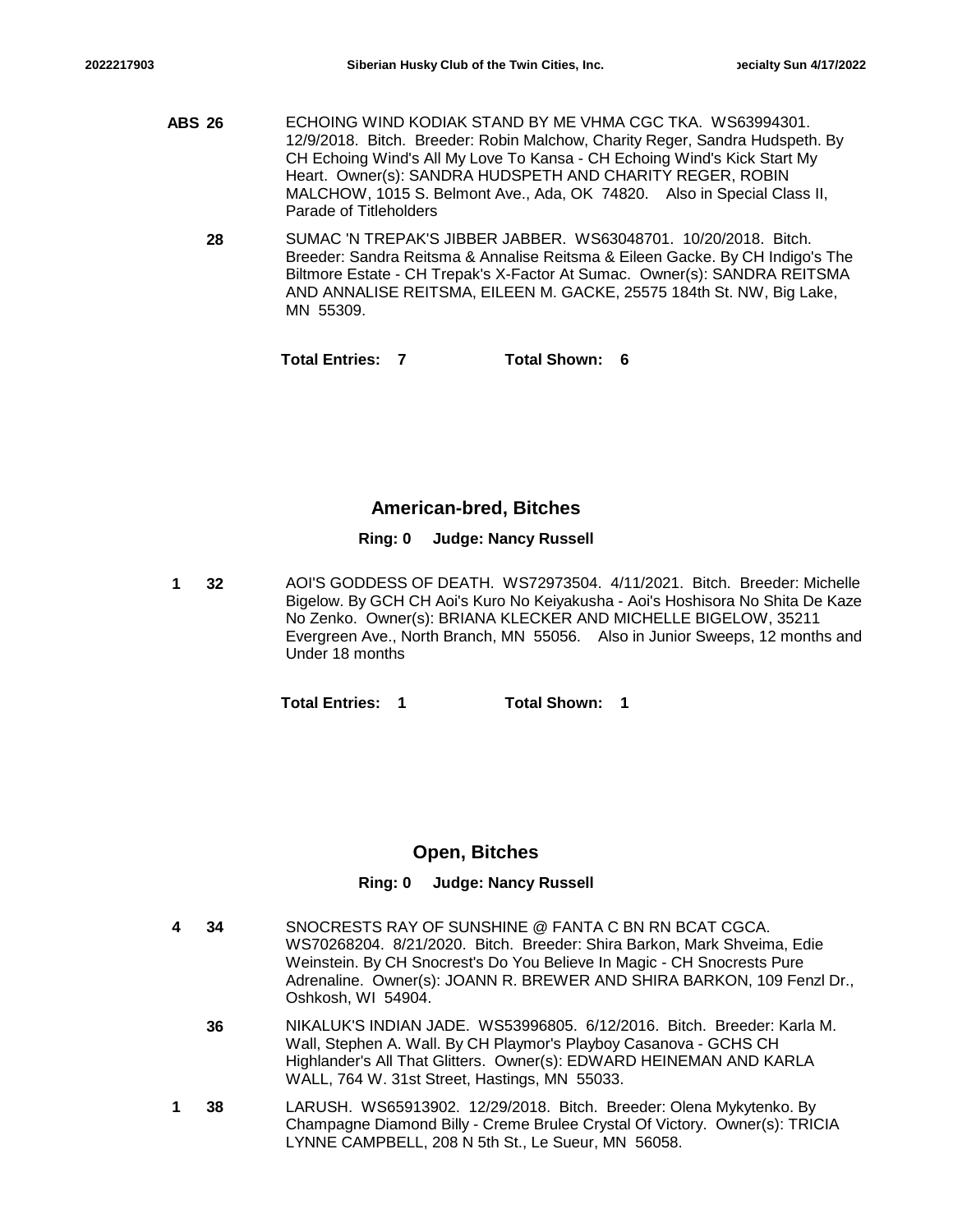- **40** SNOEBEAR'S SILVER MIST PCD BN RI CGCA CGCU ATT. WS69462801. 7/12/2020. Bitch. Breeder: Tim Terella, Anne Palmer, Brian Palmer, Megan Terella. By CH Innisfree R U Justa Nother Drifter - Ch Highlander's Conspiring At Snoebear. Owner(s): SHERYL PHELPS AND CAROL PREBLE, 2533 S Harvey Ave., Berwyn, IL 60402-2613. Also in Novice B **2**
- **42** AOI'S BEAUTIFUL DREAMER. WS68431302. 3/29/2020. Bitch. Breeder: Michelle Bigelow. By GCH CH Lodgepole's Frizzen Strike ATT - GCH CH Aoi's Ai Wa Kesshite Shippai Shinai. Owner(s): BRIANA KLECKER AND MICHELLE BIGELOW, 35211 Evergreen Ave., North Branch, MN 55056. **3**
	- **44** LIBERTY'S EASY ON THE EYES. WS67177001. 1/16/2020. Bitch. Breeder: Bonnie Schaeffel & Steven Schaeffel. By Liberty's Pied Piper - Liberty's Not Justa Pretty Face. Owner(s): KENEDI WREZZES AND BONNIE SCHAEFFEL, P.O. Box 502, Amery, WI 54001.
	- **46** SNOCREST LOMOTION. WS65133703. 6/13/2019. Bitch. Breeder: Shira Barkon, Mark Shveima, Edie Weinstein. By CH Snocrest's Do You Believe In Magic - CH Snocrests Pure Adrenaline. Owner(s): LISA TOTH AND CECILE TOTH, SHIRA LEE BARKON, 32418 W 228th St., Lawson, MO 64062.

**Total Entries: 7 Total Shown: 7**

| <b>Winners Bitch</b>   | 18 | <b>Reserve Winners Bitch</b> | 20 |
|------------------------|----|------------------------------|----|
| # of Bitches Competing |    | <b>Points</b>                |    |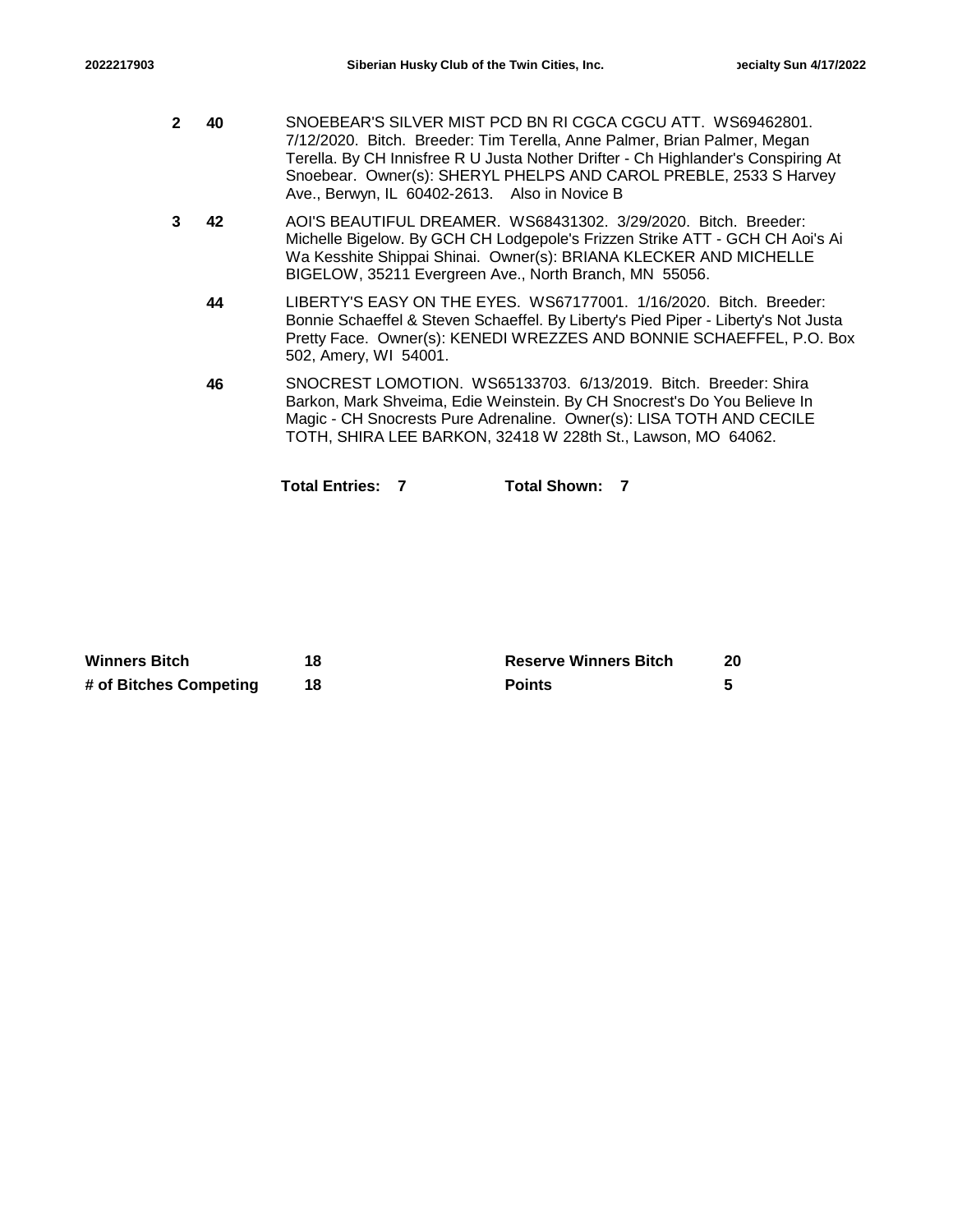# **Veteran I, Dogs**

### **Ring: 0 Judge: Nancy Russell**

**85** AM. GCH CH CAN. CH KANSA FAMILY TRADITION AT FANTA C BN CA CAA BCAT DCAT FCAT RN TKN CGC. WS44801504. 4/13/2013. Dog. Breeder: Julie Lamonska, JoAnn Brewer. By CH Kansa Fly Like An Eagle Of Snowbear - GCH CH Fanta C's Living In The Moment CGC. Owner(s): JOANN R. BREWER AND JULIE A. LAMONSKA, 109 Fenzl Dr., Oshkosh, WI 54904. Also in Veteran Sweeps, 8 Years and Under 10 Years **1**

**Total Entries: 1 Total Shown: 1**

## **Veteran II, Dogs**

### **Ring: 0 Judge: Nancy Russell**

- **87** GCH ZIEMABORA'S STRUT YOUR STUFF. WS34152505. 5/5/2010. Dog. Breeder: Karen A. Webber. By Ziemabora's Yippee Ki-Yay - Kabu's Watch Out For That Tree. Owner(s): BONNIE SCHAEFFEL, 11247 195th St., Little Falls, MN 56345. Also in Best of Breed **1**
- **ABS 89** GCHB CH LODGEPOLE'S FLINTLOCK CD PCD BN RM2 RAE NA OAJ CGCA CGCU TKN ATT. WS37894302. 7/5/2011. Dog. Breeder: Carol Preble, K.E. Preble, Sheryl Phelps. By GCH CH Trepak's Jumanji - CH Lodgepole's Cheyenne Autumn. Owner(s): CAROL PREBLE AND KAREN MORIN, SHERYL PHELPS, 19005 Harmony Rd., Marengo, IL 60152.
- **91** ECHOWIND JUST DO IT. WS39979602. 1/3/2012. Dog. Breeder: Tim Peterson, Melissa Bloom. By Nikosha's Denali - CH Sumac's Drummer Girl Echo RN. Owner(s): EDWARD HEINEMAN, 764 W. 31st Street, Hastings, MN 55033. Also in Veteran Sweeps, 10 Years and Under 12 Years **2**

**Total Entries: 3 Total Shown: 2**

## **Special Class I, Dogs**

### **Ring: 0 Judge: Nancy Russell**

**93** RIVERCOVE'S LIVIN' LA VIDA LOCA. WS73391701. 7/5/2019. Dog. Breeder: Michelle Delaliaux. By Trepak's Upside Down Under - Rivercove's Hailstorm. Owner(s): DANIEL MOLL AND CATHY MOLL, 438 County Road 110, Maple Plain, MN 55359. Also in Open **1**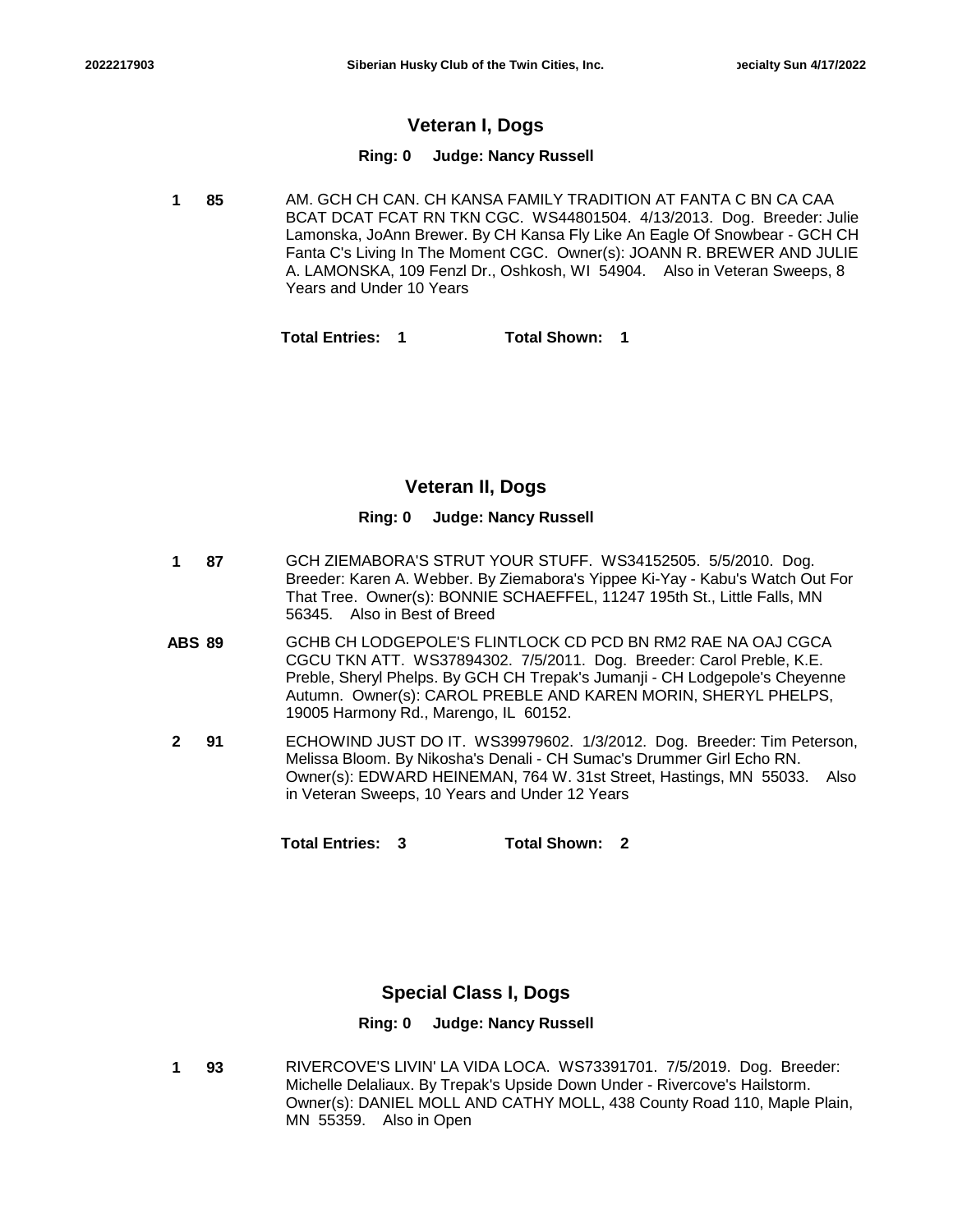**Total Entries: 1 Total Shown: 1**

## **Veteran II, Bitches**

#### **Ring: 0 Judge: Nancy Russell**

- **86** AM/CAN GCHB RIVERCOVE'S FIRE N FANTASY. WS37391501. 7/29/2010. Bitch. Breeder: Michelle Delaliaux. By Am. CH Bralin's Wango Tango SD - Am/Can CH Stormwarning Rhythem N Ruckus. Owner(s): MICHELLE DELALIAUX, Box 69, Dugald, MB R0E0K0 Canada. **1**
- **88** ECHO WIND SIBERIANS MORNING STAR. WS39979601. 1/3/2012. Bitch. Breeder: Tim Peterson, Melissa Bloom. By Nikosha's Denali - CH Sumac's Drummer Girl Echo RN. Owner(s): JOCELYN PETERSON AND JOY PETERSON, 5879 30th St., Princeton, MN 55371. Also in Novice Junior, Veteran Sweeps, 10 Years and Under 12 Years **2**

**Total Entries: 2 Total Shown: 2**

### **Veteran III, Bitches**

### **Ring: 0 Judge: Nancy Russell**

**ABS 94** AM./CAN. CH WOLFSGLEN'S FOLLOW YR HEART RATN. WS27364401. 8/1/2008. Bitch. Breeder: Diane Glenny. By CH Wolfglen's The Right Stuff - CH Highlander's Follow Yr Dream. Owner(s): DIANE GLENNY, 671 McCutcheon Rd., Hudson, WI 54016. Also in Veteran Sweeps, 12 Years and Over

**Total Entries: 1 Total Shown: 0**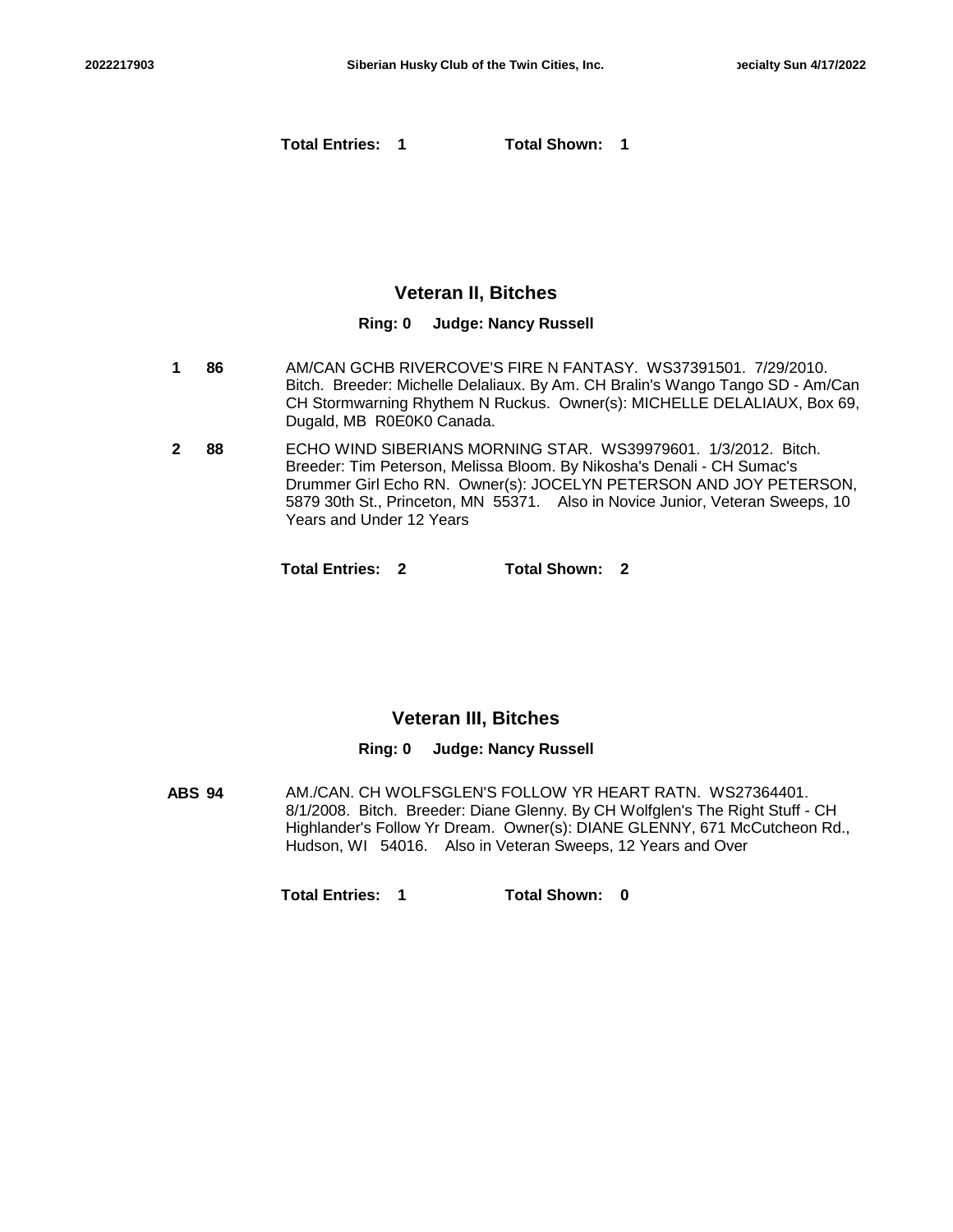**SD**

### **Best of Breed**

- **ABS 47** CH NINKASI'S PEACEKEEPER. WS68360901. 4/23/2020. Dog. Breeder: Laura Anderson, Sheila Qualls, Romil Limson. By GCH CH Ninkasi's It's Only Logical SD - GCH CH Ninkasi's Signed, Sealed, Delivered. Owner(s): STEPHANIE HAMBLIN BARNHILL AND CYNTHIA HARRIS, 2508 Kensington Rd., Lawrence, KS .
	- **49** CH TOPAZ HONKY CAT. WS63644701. 11/3/2018. Dog. Breeder: Cheryl French & Lauren House. By GCH CH Trepak's Upside Down Under - CH Topaz Red Cat Fizz. Owner(s): JEFFERY ANCLAM AND PATRICIA ANCLAM & EILEEN M. GACKE, 2725 309th Ave. NW, Cambridge, MN 55008.
- **51** GCHB ECHOING WIND'S BAUER HAWKEY. WS58413101. 9/8/2017. Dog. Breeder: Charity Reger. By Kansa Kiss My Country Ahh - TLC's A Slice Of Heaven. Owner(s): RACHEL ROYER, 6242 McQuade Rd., Duluth, MN 55804. **JAM**
	- **53** CH KURA YUKI NO OUJI. WS70330001. 10/26/2020. Dog. Breeder: Michelle Bigelow & Dr. Mary Krause. By GCH CH Aoi's Kuro No Keiyakusha - CH Royal Star's Resistance Is Futile. Owner(s): MICHELLE BIGELOW, N8413 County Road O, Whitewater, WI 53190. Also in Special Class II, Parade of Titleholders
		- **55** CH ECHOING WINDS ALL MY LOVE TO KANSA. WS55524601. 9/28/2016. Dog. Breeder: Julie Lamonska, Robin Malchow, Charity Reger. By GCH CH Echoing Wind's Right Around - GCH CH Kansa Ready To Rock CA. Owner(s): CHARITY REGER AND ROBIN MALCHOW, 3724 - 215th St., Randall, MN 56475. Also in Special Class II, Open Junior
		- **57** CH AVADAR N' TREPAK TRUE BARREL BOURBON BCAT. WS68328101. 4/2/2020. Dog. Breeder: Ana L. Genz & Eileen M. Gacke. By GCH Highlander's Pride And Joy - CH Snoebear's Coco Chanel BCAT. Owner(s): ANA GENZ AND EILEEN M. GACKE, 5868 Kalland Ave. NE, Albertville, MN 55301. Also in Special Class II, Parade of Titleholders
		- **59** JO-KARS LEGEND OF THE NIGHT AT ANNTIKKI. WS59696301. 12/17/2017. Dog. Breeder: Karen & Dominic Potts. By CH Jo-Kars Focus On Fizeek - Sno-Magic N Jo-Kar's Who's Your Daddy. Owner(s): ANN SCHULTZ, 4057 Moon Coin Way #10305, Lexington, KY 40515. Also in Stud Dog, Parade of Titleholders
		- **ABS 61** GCH ZIEMABORA'S STRUT YOUR STUFF. WS34152505. 5/5/2010. Dog. Breeder: Karen A. Webber. By Ziemabora's Yippee Ki-Yay - Kabu's Watch Out For That Tree. Owner(s): BONNIE SCHAEFFEL, 11247 195th St., Little Falls, MN 56345. Also in Veteran II
			- **63** SNOBEAR'S INDELIBLE INK. WS71556702. 8/26/2020. Dog. Breeder: Timothy & Megan Terella, Hiroyo Shimizu. By GCHS CH Crystal Fountain J P Silver Fox - CH Snobear's A New Hope. Owner(s): KAREN SHANER, 12208 Briar Dr., Overland Park, KS 66209.
			- **65** GCH RIVERCOVE'S HEARTTHROB. WS49041901. 5/5/2014. Dog. Breeder: Michelle Delaliaux. By Am/Can CH Bain's Northern C Me Cruzn By - Am/Can GCH Rivercove's Fire N Fantasy. Owner(s): DANIEL MOLL AND CATHY MOLL, 438 County Road 110, Maple Plain, MN 55359.
- **67** GCH CH KANSA SOMETHING TO BE PROUD OF BCAT. WS60288201. 1/18/2018. Dog. Breeder: Michelle Sobkowiak & Izabella Burg. By GCH CH Kansa An Eagle Will Fly CA CAA BCAT DCAT - CH Silver Fox's Baby Jingle Bells. Owner(s): JULIE LAMONSKA, W7202 Brown Rd., Fond du Lac, WI 54937. Also in Parade of Titleholders **BOB**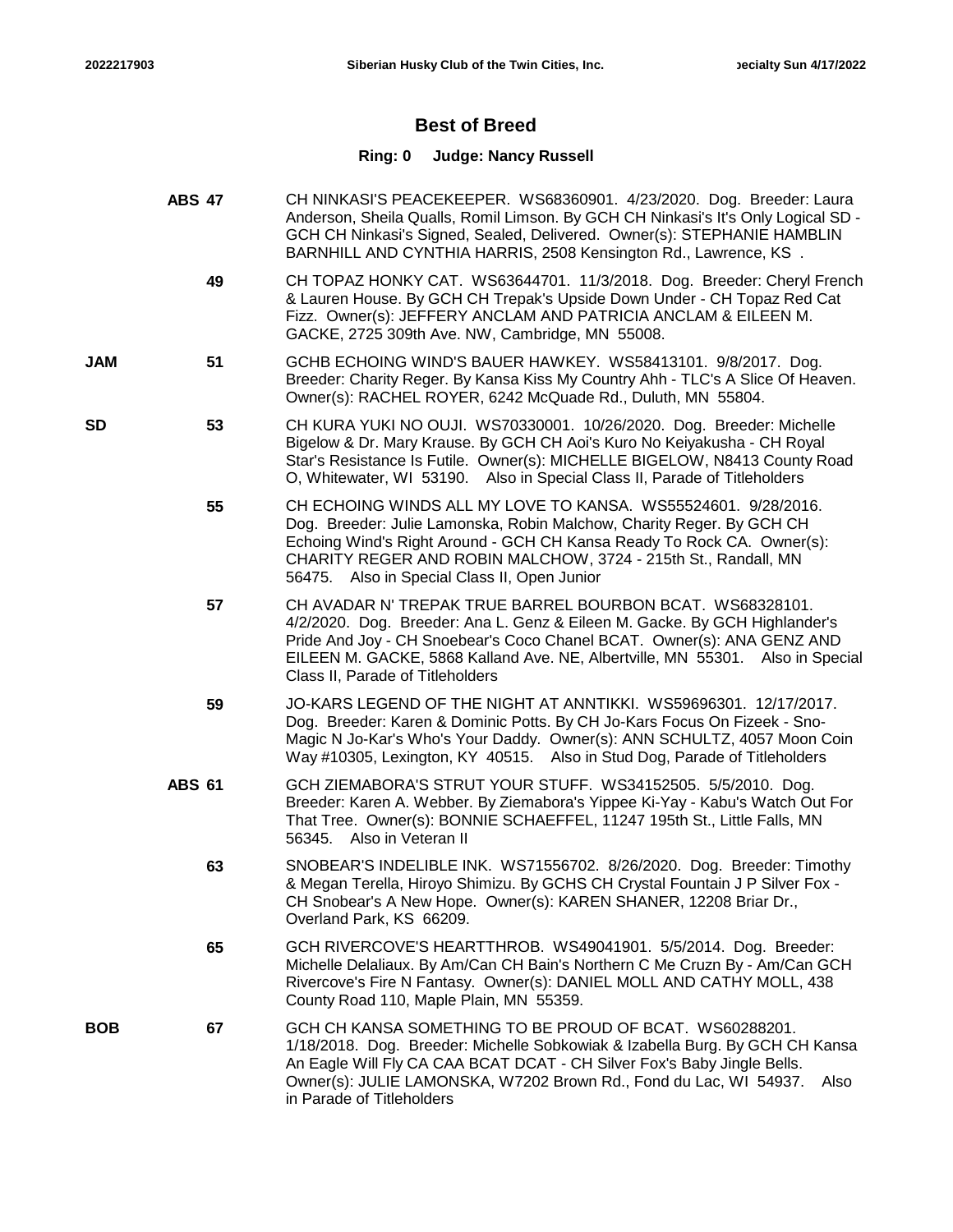|            | <b>ABS 69</b> | KRISTARI'S PIOUS AND GREAT PRINCE NEVSKY. WS64004102. 3/8/2019.<br>Dog. Breeder: Kristari Siberians. By CH Kristari's Timeless Theory At Mysticlight -<br>Kristari's Brooklyn. Owner(s): WILLIAM LOZITO, 9260 Green Briar Road,<br>Bloomington, MN 55437.                                                                                                                                                        |
|------------|---------------|------------------------------------------------------------------------------------------------------------------------------------------------------------------------------------------------------------------------------------------------------------------------------------------------------------------------------------------------------------------------------------------------------------------|
|            | 71            | CH AOI'S OJI NO OOKAMI. WS70423004. 11/1/2020. Dog. Breeder: Michelle<br>Bigelow. By Sidra's No Limits - CH Aoi's Hikunaka No Ryuusei. Owner(s):<br>MICHELLE BIGELOW AND CINDY BIGELOW, N8413 County Road O, Whitewater,<br>WI 53190. Also in Parade of Titleholders                                                                                                                                             |
| <b>BOS</b> | 74            | GCH HIGHLANDER'S WINDS OF CHANGE. WS57141104. 5/1/2017. Bitch.<br>Breeder: Anne Palmer & Brian Palmer & Sheila Qualls. By GCHG Highlander's Take<br>It To The Limit - GCHB Indigo's In Loving Memory. Owner(s): ANITA RILEY AND<br>ANNE PALMER, 2074 Waterford Rd., Mt. Washington, KY 40047.                                                                                                                    |
| <b>SB</b>  | 76            | GCHB CH NYKISKA'S AUTUMN SPICE. WS54950001. 10/4/2016. Bitch.<br>Breeder: Stephanie Hamblin Barnhill & Cynthia & Doug Harris. By CH Snoebear's<br>When In Rome - GCH CH Nykiska's Work Of Art. Owner(s): STEPHANIE<br>HAMBLIN BARNHILL AND CYNTHIA & DOUG HARRIS, 2508 Kensington Rd.,<br>Lawrence, KS.                                                                                                          |
|            | 78            | CH TOPAZ CAT ON A HOT TIN ROOF. WS63644703. 11/3/2018. Bitch.<br>Breeder: Cheryl French & Lauren House. By GCH Trepak's Upside Down Under -<br>CH Topaz Red Cat Fizz. Owner(s): EILEEN M. GACKE, 2249 - 270th Ave.,<br>Cushing, WI 54006.                                                                                                                                                                        |
|            | 80            | GCH WOLFSGLEN'S DORA THE EXPLORER. WS47114402. 4/2/2014. Bitch.<br>Breeder: Diane Glenny. By Am/Can CH Davik's Just Do It - Am/Can CH Wolfsglen's<br>Follow Yr Heart RATN. Owner(s): DIANE GLENNY, 671 McCutcheon Rd., Hudson,<br>WI 54016.                                                                                                                                                                      |
|            | 82            | CH SIDRA'S NEW YEAR'S EVE. WS56149401. 12/31/2016. Bitch. Breeder: Bill<br>& Diane Hadel & Kathy & Bruce Hoover. By CH Sidra's Ting Tang Walla Walla Bing<br>Bang - CH Apache Run's Eskimo Pie. Owner(s): DIANE HADEL AND BILL HADEL<br>& HALLE HADEL, W14292 Charles St., Ripon, WI 54971.                                                                                                                      |
|            | 84            | CH TREPAK'N'SUMAC'S CHIONE'S COLD YEAR BCAT RATM CZ8G.<br>WS47995403. 7/12/2014. Bitch. Breeder: Eileen M. Gacke, Sandra Reitsma,<br>Stoffel Reitsma, Annalise Reitsma. By CH Topaz Ghost Of A Chance - CH Sumac's<br>Vesper Martini For Trepak. Owner(s): BRENDA HINKEMEYER AND EILEEN M.<br>GACKE, SANDRA REITSMA, ANNALISE REITSMA, 9841 - 58th Ave., Clear Lake,<br>MN 55319. Also in Parade of Titleholders |
|            | 33            | KANSA BETCHA BY GOLLY WOW. WS64785207. 5/2/2019. Dog. Breeder: Julie<br>Lamonska, JoAnn Brewer. By CH Dreamscapes Keeping The Dream Alive - GCH<br>CH Kansa Dancing With The Stars CAA BCAT. Owner(s): CHARITY REGER AND<br>JULIE LAMONSKA, 3724 - 215th St., Randall, MN 56475. Also in Open                                                                                                                    |
|            |               | <b>Total Shown:</b><br><b>Total Entries:</b><br>- 20<br>17                                                                                                                                                                                                                                                                                                                                                       |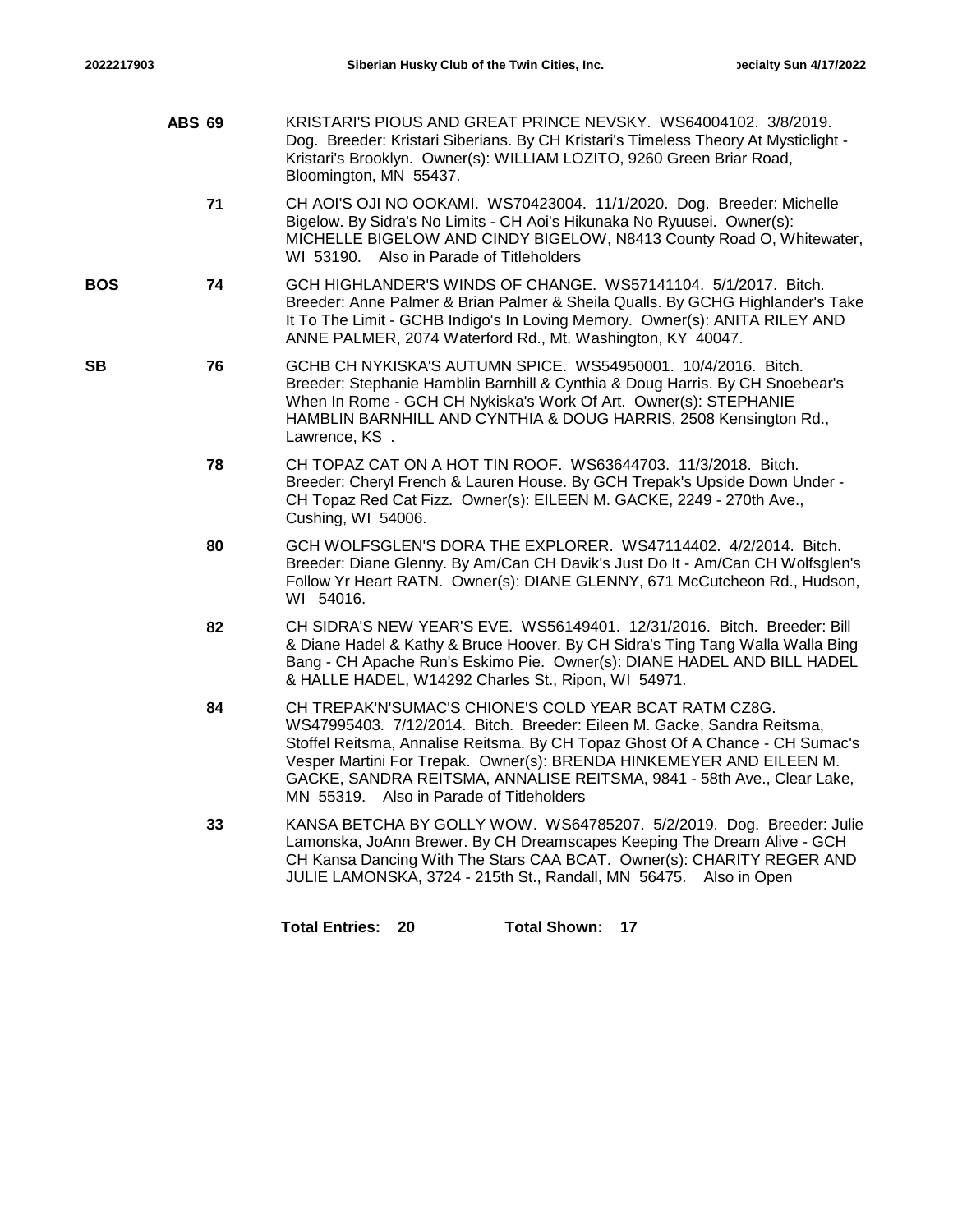| <b>Best of Breed</b>           | 67 | <b>Best of Winners</b>        | 18 |
|--------------------------------|----|-------------------------------|----|
| <b>Best of Opposite Sex</b>    | 74 | <b>Judge's Award of Merit</b> | 51 |
| <b>Select Dog</b>              | 53 | <b>Select Bitch</b>           | 76 |
| <b>Judges Award of Merit 2</b> | 33 | <b>Best Sled Dog</b>          | 93 |
| <b>Best Veteran</b>            | 85 |                               |    |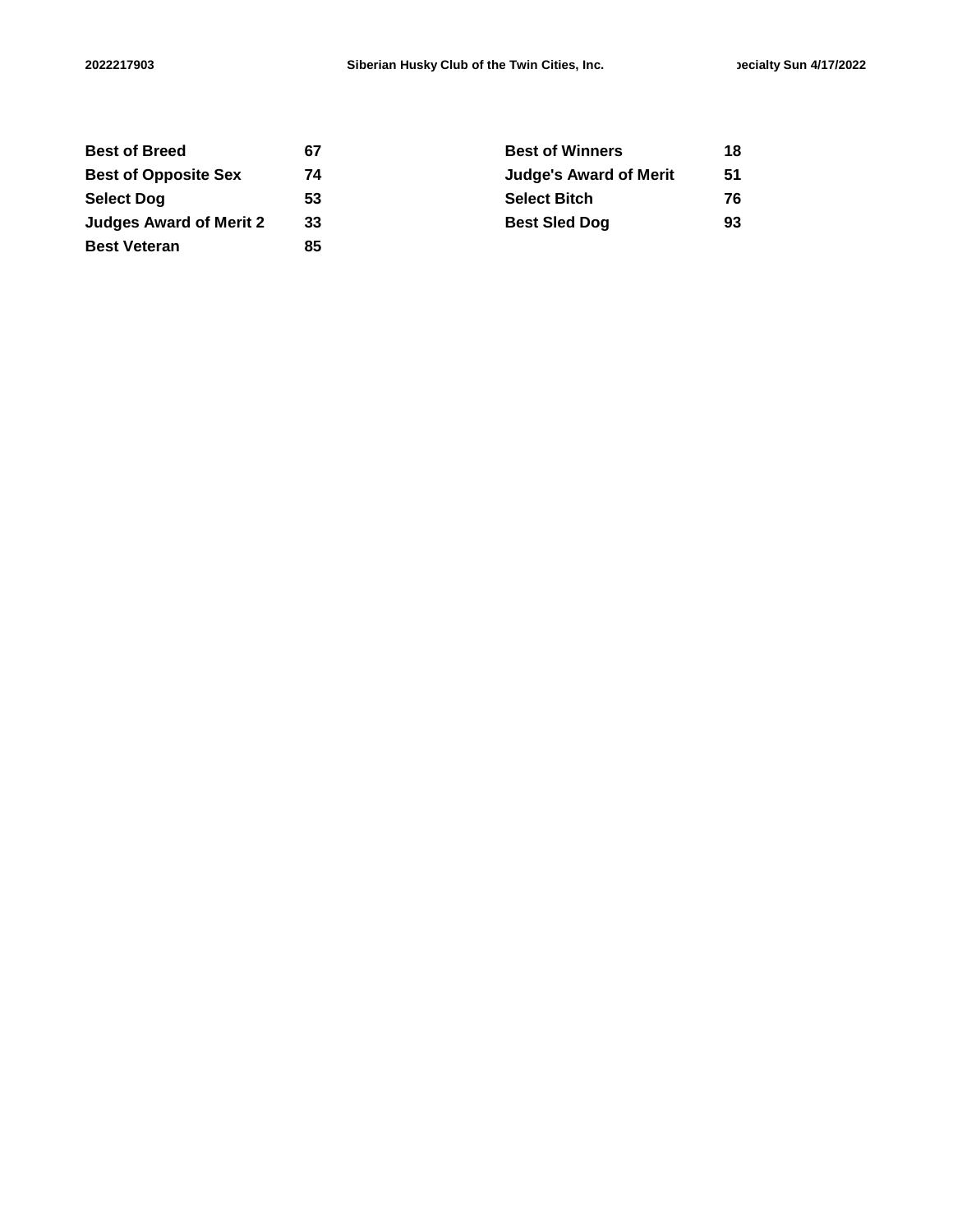## **Stud Dog**

## **Ring: 0 Judge: Nancy Russell**

**103** JO-KARS LEGEND OF THE NIGHT AT ANNTIKKI. WS59696301. 12/17/2017. Dog. Breeder: Karen & Dominic Potts. By CH Jo-Kars Focus On Fizeek - Sno-Magic N Jo-Kar's Who's Your Daddy. Owner(s): ANN SCHULTZ, 4057 Moon Coin Way #10305, Lexington, KY 40515. Also in Best of Breed, Parade of Titleholders **1**

**Total Entries: 1 Total Shown: 1**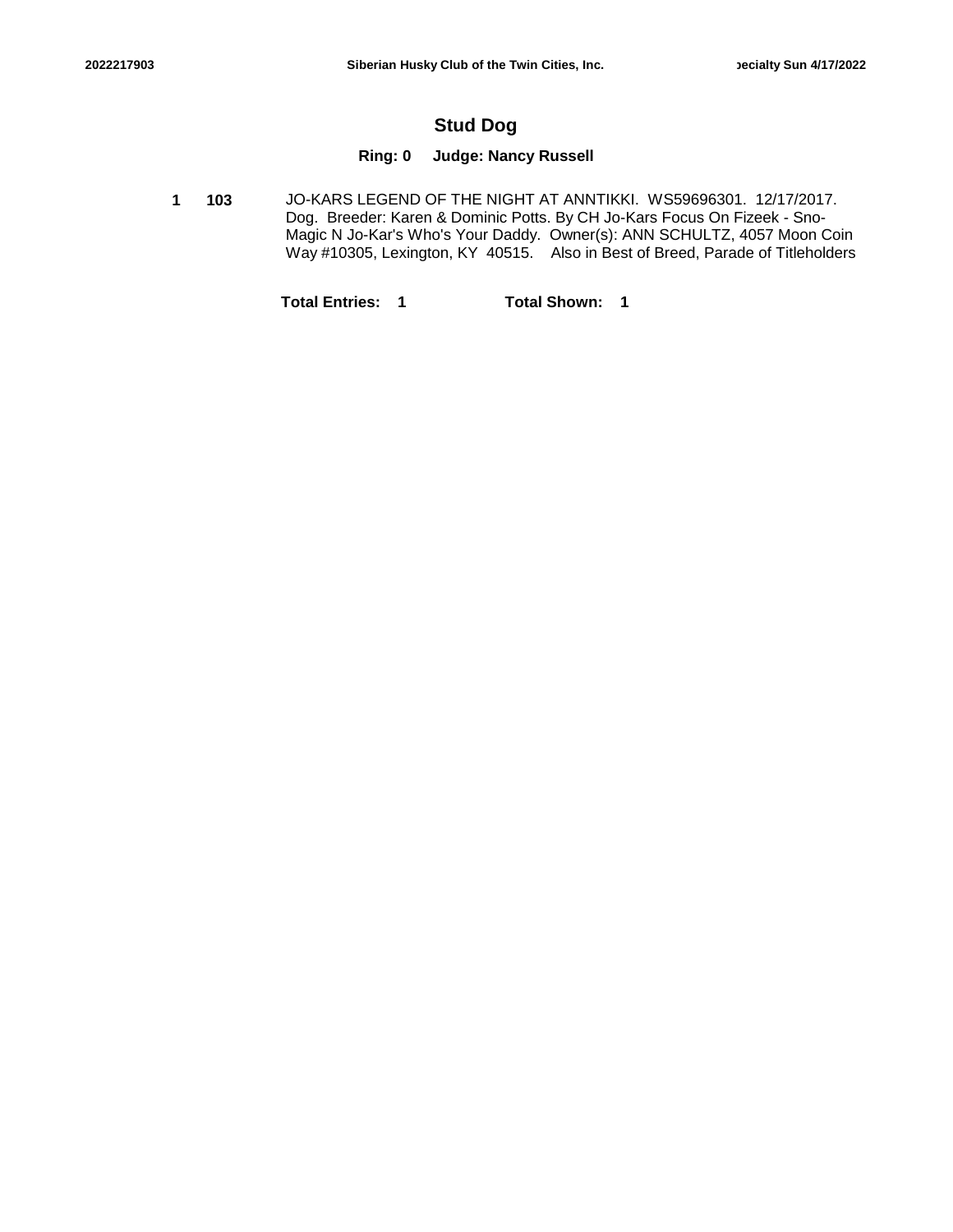## **Parade of Titleholders**

- **104** CH TOPAZ NORTH STAR. WS62459405. 9/26/2018. Bitch. Breeder: Cheryl French. By GCH CH Shadetree's The Cowboy Rides Away - CH Topaz Serendipity. Owner(s): BRIANA KLECKER AND EILEEN GACKE, 35211 Evergreen Ave., North Branch, MN 55056.
- **105** WOLFSGLEN'S WASCALLY WABBIT RATO BCAT. WS42631501. 11/10/2012. Dog. Breeder: Diane Glenny. By CH Kammick's Iceberg Twice - CH Highlander's Follow Yr Dream. Owner(s): DIANE GLENNY, 671 McCutcheon Rd., Hudson, WI 54016.
- **106** WINDRUNR'S STARDUST RI CGCA CGCU ATT. WS54686302. 6/20/2016. Bitch. Breeder: Carole A. Burns, Ronald J. Swiatkowski, Noah O. Brown, Scott A. Burns. By GCH Trepak's Upside Down Under - GCHB Windrunr's Sunrise Serenade CGCA CGCU. Owner(s): CAROLE A. BURNS AND RONALD J. SWIATKOWSKI, NOAH O. BROWN, TRACY A. BROWN, 3307 N. Kilbourn Avenue, Chicago, IL 60641.
- **107** SUMAC'S XYLOPHONE O' SUNDOG RA CGCA CGCU TKN SEN SIN SBN RATCHX8 CZ8P2S. WS34750805. 6/17/2010. Dog. Breeder: Sandra Reitsma, Stoffel Reitsma, Annalise Reitsma, Barb Armour, John Armour. By BISS GCH Bralin's Jack Be Nimble SD - GCH Sumac's Timpani. Owner(s): BRENDA HINKEMEYER, 9841 - 58th Ave., Clear Lake, MN 55319.
- **108** WINDRUNR'S MOONLIGHT SERENADE RI CGCA CGCU ATT. WS54686301. 6/20/2016. Bitch. Breeder: Carole A. Burns, Ronald J. Swiatkowski, Noah O. Brown, Scott A. Burns. By GCH Trepak's Upside Down Under - GCHB Windrunr's Sunrise Serenade CGCA, CGCU. Owner(s): CAROLE A. BURNS AND RONALD J. SWIATKOWSKI, NOAH O. BROWN, CASSIDY A. BROWN, 3307 N. Kilbourn Avenue, Chicago, IL 60641. Also in Bred-by-Exhibitor
- **109** CH KURA YUKI NO OUJI. WS70330001. 10/26/2020. Dog. Breeder: Michelle Bigelow & Dr. Mary Krause. By GCH CH Aoi's Kuro No Keiyakusha - CH Royal Star's Resistance Is Futile. Owner(s): MICHELLE BIGELOW, N8413 County Road O, Whitewater, WI 53190. Also in Best of Breed, Special Class II
- **110** GCH CH SUMAC'S EXTREMELY FOXY O'SUNDOG. WS34750801. 6/17/2010. Bitch. Breeder: Sandra Reitsma, Stoffel Reitsma, Annalise Reitsma, Barb Armour, John Armour. By GCH CH Bralin's Jack Be Nimble - GCH CH Sumac's Timpani. Owner(s): JOHN ARMOUR AND BARB ARMOUR, SANDRA & ANNALISE REITSMA, 920 Stryker Ave., West St. Paul, MN 55118. Also in Veteran II, Veteran Sweeps, 10 Years and Under 12 Years
- **111** CH AVADAR N' TREPAK TRUE BARREL BOURBON BCAT. WS68328101. 4/2/2020. Dog. Breeder: Ana L. Genz & Eileen M. Gacke. By GCH Highlander's Pride And Joy - CH Snoebear's Coco Chanel BCAT. Owner(s): ANA GENZ AND EILEEN M. GACKE, 5868 Kalland Ave. NE, Albertville, MN 55301. Also in Best of Breed, Special Class II
- **112** ECHOING WIND KODIAK STAND BY ME VHMA CGC TKA. WS63994301. 12/9/2018. Bitch. Breeder: Robin Malchow, Charity Reger, Sandra Hudspeth. By CH Echoing Wind's All My Love To Kansa - CH Echoing Wind's Kick Start My Heart. Owner(s): SANDRA HUDSPETH AND CHARITY REGER, ROBIN MALCHOW, 1015 S. Belmont Ave., Ada, OK 74820. Also in Bred-by-Exhibitor, Special Class II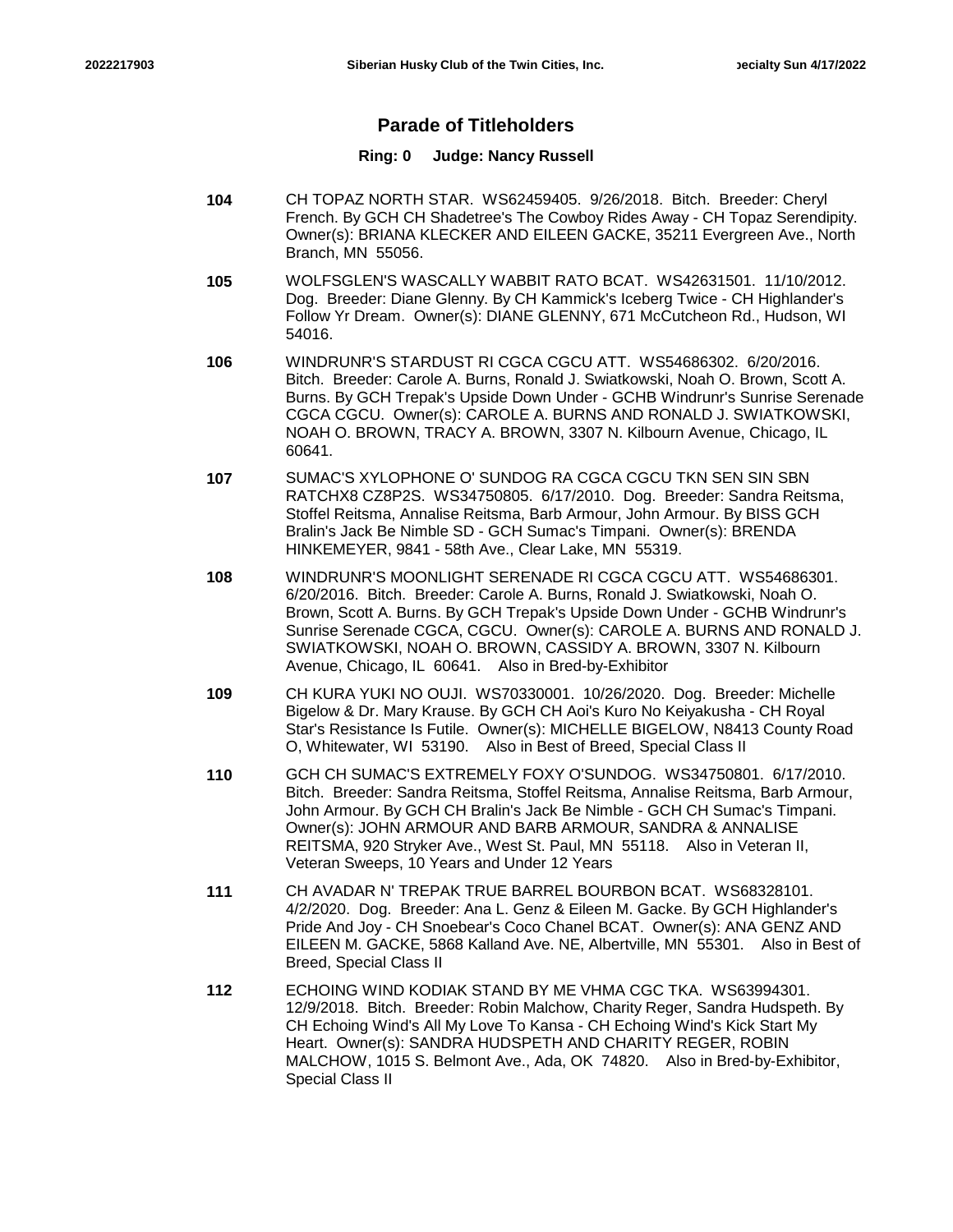- **113** JO-KARS LEGEND OF THE NIGHT AT ANNTIKKI. WS59696301. 12/17/2017. Dog. Breeder: Karen & Dominic Potts. By CH Jo-Kars Focus On Fizeek - Sno-Magic N Jo-Kar's Who's Your Daddy. Owner(s): ANN SCHULTZ, 4057 Moon Coin Way #10305, Lexington, KY 40515. Also in Best of Breed, Stud Dog
- **114** GCH CH KANSA DANCING WITH THE STARS CAA BCAT. WS44801507. 4/13/2013. Bitch. Breeder: Julie Lamonska, JoAnn Brewer. By CH Kansa Fly Like An Eagle Of Snowbear - GCH CH Fanta C's Living In The Moment CGC. Owner(s): JULIE LAMONSKA AND JOANN BREWER, W7202 Brown Rd., Fond du Lac, WI 54937.
- **115** CH BRINIC N' TREPAK'S MATRIX RELOADED. WS66051903. 7/22/2019. Dog. Breeder: Sandra Reitsma & Annalise Reitsma & Eileen Gacke & Briana Klecker. By CH Topaz Rubicon - Trepak N'Sumac's Yasmina. Owner(s): BRIANA KLECKER AND EILEEN GACKE, 35211 Evergreen Ave., North Branch, MN 55056.
- **116** CH TREPAK'N'SUMAC'S CHIONE'S COLD YEAR BCAT RATM CZ8G. WS47995403. 7/12/2014. Bitch. Breeder: Eileen M. Gacke, Sandra Reitsma, Stoffel Reitsma, Annalise Reitsma. By CH Topaz Ghost Of A Chance - CH Sumac's Vesper Martini For Trepak. Owner(s): BRENDA HINKEMEYER AND EILEEN M. GACKE, SANDRA REITSMA, ANNALISE REITSMA, 9841 - 58th Ave., Clear Lake, MN 55319. Also in Best of Breed
- **117** GCH CH KANSA SOMETHING TO BE PROUD OF BCAT. WS60288201. 1/18/2018. Dog. Breeder: Michelle Sobkowiak & Izabella Burg. By GCH CH Kansa An Eagle Will Fly CA CAA BCAT DCAT - CH Silver Fox's Baby Jingle Bells. Owner(s): JULIE LAMONSKA, W7202 Brown Rd., Fond du Lac, WI 54937. Also in Best of Breed
- **119** CH AOI'S OJI NO OOKAMI. WS70423004. 11/1/2020. Dog. Breeder: Michelle Bigelow. By Sidra's No Limits - CH Aoi's Hikunaka No Ryuusei. Owner(s): MICHELLE BIGELOW AND CINDY BIGELOW, N8413 County Road O, Whitewater, WI 53190. Also in Best of Breed
- **121** NIKOSHA'S EUMOLPUS DCAT RATN. WS62944701. 9/27/2018. Dog. Breeder: Brenda Hinkemeyer, Eileen M. Gacke, Sandra Reitsma, Annalise Reitsma. By CH Topaz Shadow Hunter - CH Trepak N' Sumac's Chione's Cold Year RATM CZ8G BCAT. Owner(s): BRENDA HINKEMEYER AND SANDRA REITSMA, EILEEN M. GACKE, ANNALISE REITSMA, 9841 - 58th Ave., Clear Lake, MN 55319. Also in Bred-by-Exhibitor, Special Class II

**Total Entries: 16 Total Shown: 16**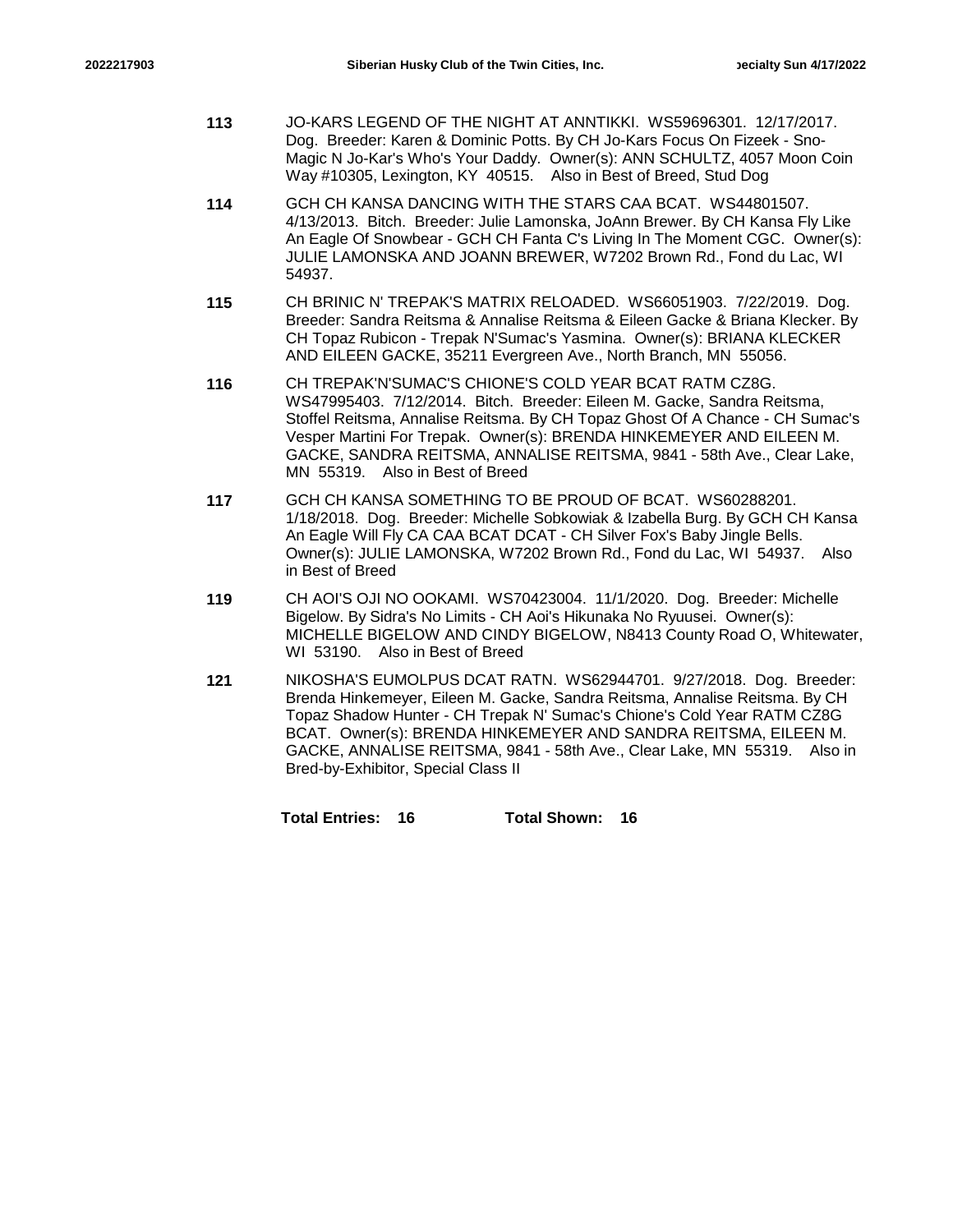### **Junior Showmanship**

#### **Novice Junior**

#### **Ring: 0 Judge: Nancy Russell**

**118** Joy Peterson 83890268001. ECHO WIND SIBERIANS MORNING STAR. WS39979601. 1/3/2012. Bitch. Breeder: Tim Peterson, Melissa Bloom. By Nikosha's Denali - CH Sumac's Drummer Girl Echo RN. Owner(s): JOCELYN PETERSON AND JOY PETERSON, 5879 30th St., Princeton, MN 55371. Also in Veteran II, Veteran Sweeps, 10 Years and Under 12 Years **1**

**Total Entries: 1 Total Shown: 1**

#### **Open Junior**

#### **Ring: 0 Judge: Nancy Russell**

**123** Sammi Reger 54755024002. CH ECHOING WINDS ALL MY LOVE TO KANSA. WS55524601. 9/28/2016. Dog. Breeder: Julie Lamonska, Robin Malchow, Charity Reger. By GCH CH Echoing Wind's Right Around - GCH CH Kansa Ready To Rock CA. Owner(s): CHARITY REGER AND ROBIN MALCHOW, 3724 - 215th St., Randall, MN 56475. Also in Best of Breed, Special Class II **1**

**Total Entries: 1 Total Shown: 1**

### **Open Intermediate**

### **Ring: 0 Judge: Nancy Russell**

**125** Kadee Klecker 65171551002. BRINIC N' TREPAK'S SHAPE SHIFTER. WS60327902. 3/1/2018. Dog. Breeder: Briana Klecker & Eileen Gacke. By GCH CH Trepak's Upside Down Under - Trepak N' Sumac's Yasmina. Owner(s): BRIANA KLECKER AND EILEEN GACKE, 35211 Evergreen Ave., North Branch, MN 55056. **1**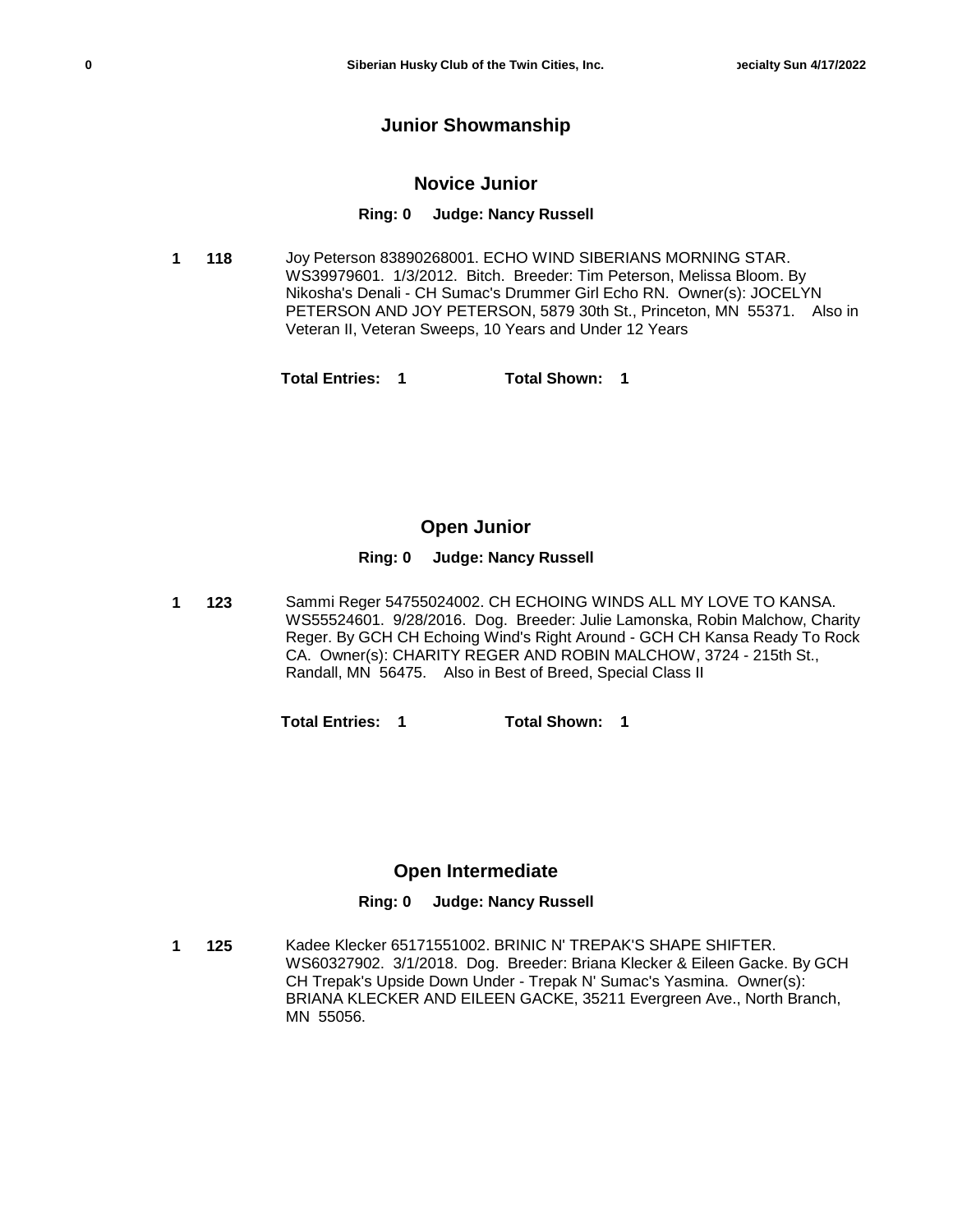**Total Entries: 1 Total Shown: 1**

**Best Junior 123**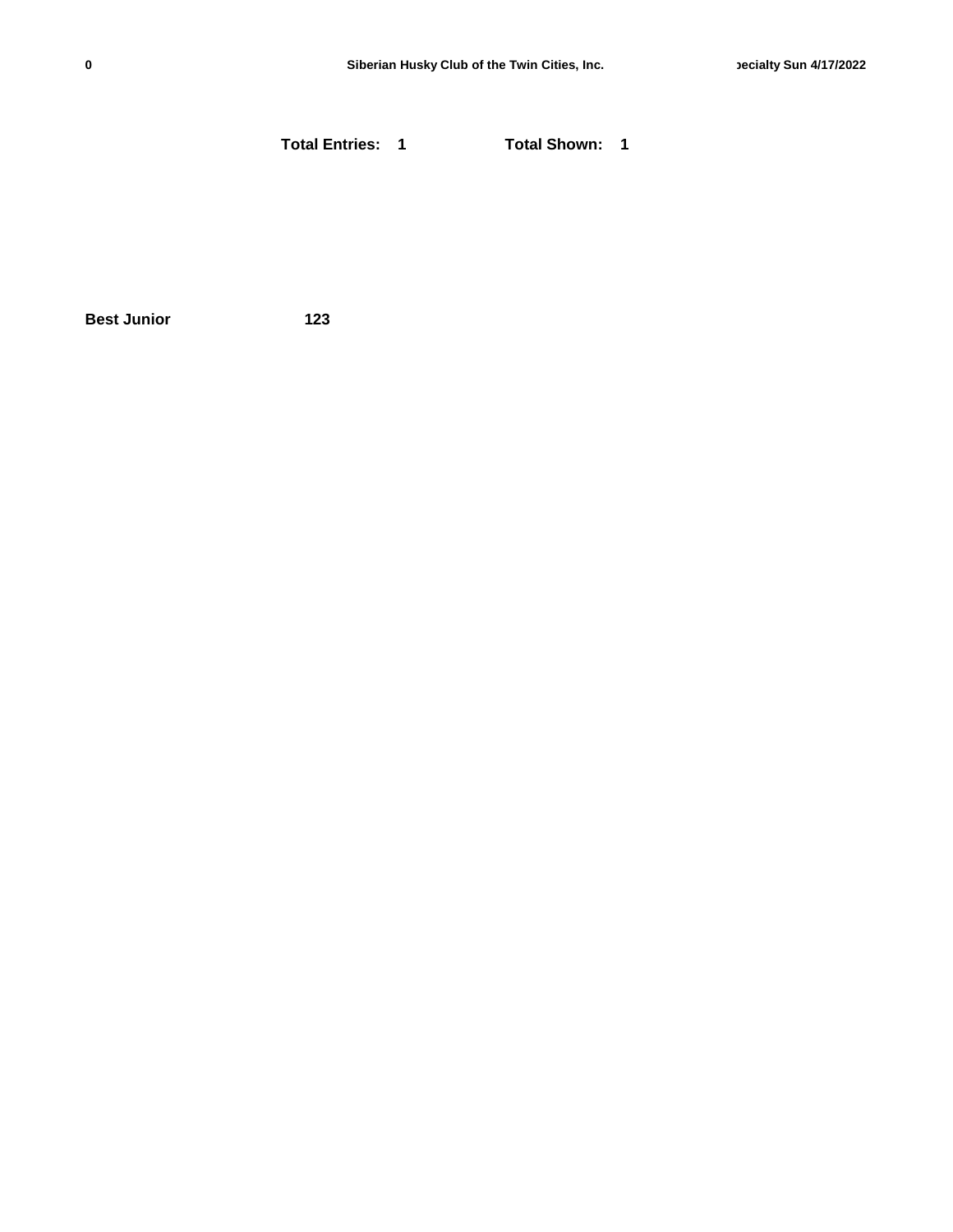## **Obedience**

## **Novice B**

#### **Ring: 0 Judge: Charles Kline**

**101** SNOEBEAR'S SILVER MIST PCD BN RI CGCA CGCU ATT. WS69462801. 7/12/2020. Bitch. Breeder: Tim Terella, Anne Palmer, Brian Palmer, Megan Terella. By CH Innisfree R U Justa Nother Drifter - Ch Highlander's Conspiring At Snoebear. Owner(s): SHERYL PHELPS AND CAROL PREBLE, 2533 S Harvey Ave., Berwyn, IL 60402-2613. Also in Open **1 187.5+**

| 1st<br>101          | 2nd<br>$- - - -$ | 3rd<br>$- - - -$ | 4t k<br>$- - - -$ |
|---------------------|------------------|------------------|-------------------|
| <b>Score 187.5+</b> | <b>Score</b>     | <b>Score</b>     | <b>Score</b>      |
|                     |                  |                  |                   |

**Total Entries: 1**

**Total Shown: 1**

| <b>High in Trial - Specialty</b> |    | 187.5 | <b>High Combined - Specialty</b> | $\blacksquare$           |  |
|----------------------------------|----|-------|----------------------------------|--------------------------|--|
| <b>High in Trial - All Breed</b> | -- |       | <b>High Combined - All Breed</b> | $\overline{\phantom{a}}$ |  |